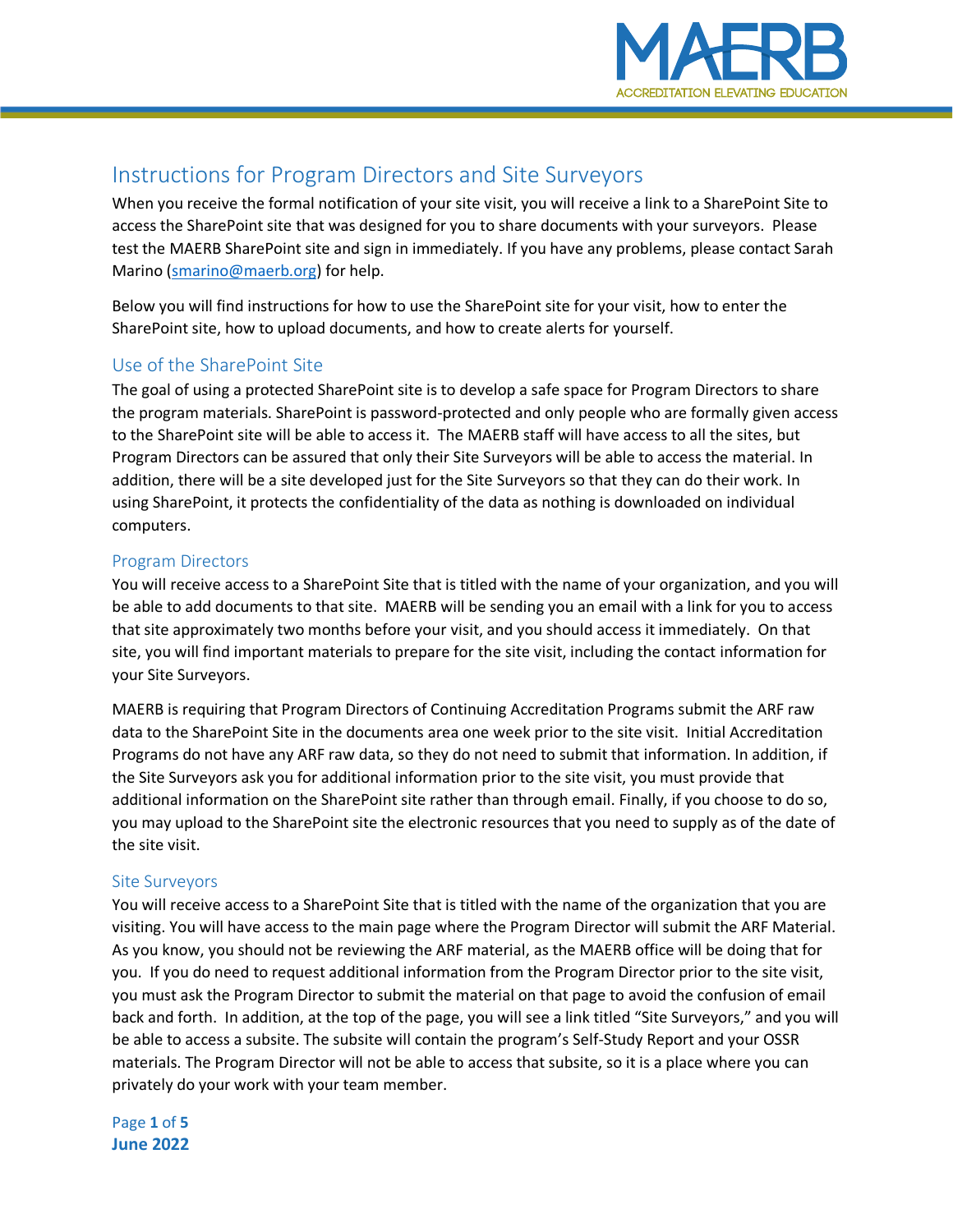# Entering into SharePoint Site

Both Program Directors and Site Surveyors will be able to access the SharePoint site by clicking on the link that is included in either an email (Site Surveyors) or your "Memo Read First" (Program Directors) document.

Prior to getting to the SharePoint site, you may be asked to sign into SharePoint Online:



We have used your work address to invite you to the SharePoint site, so the assumption is that you would then click on your organizational account and sign in. Once you sign in, you will have access to the site where you will find the documents.

If your organization does not use Office 365, you will need to create a Microsoft Account. It is as easy as filling out your name and creating a password. You will then get a message to verify your information and, once you do that, you will be able to access the SharePoint site.

#### SharePoint Site and Documents

When you enter into the SharePoint site, you should either create a bookmark or a favorite in your browser so that you can easily access the SharePoint site again.

On the site, you will see a large area, labeled Documents:

| $+$ New $\times$ $\circledR$ Page details |                                                                                                                                                 |         |
|-------------------------------------------|-------------------------------------------------------------------------------------------------------------------------------------------------|---------|
| <b>Documents</b>                          |                                                                                                                                                 | See all |
|                                           | $+$ New $\vee$ $\bar{\uparrow}$ Upload $\vee$ $\boxplus$ Edit in grid view $\;$ G Sync $\;$ E Export to Excel $\;\equiv$ All Documents $\vee$ 0 |         |
| Name $\vee$                               | Modified $\vee$<br>Modified Bv $\vee$                                                                                                           |         |
|                                           |                                                                                                                                                 |         |

Program Directors will then be able to upload any documents that the Site Surveyors may request prior to the visit. Also, Program Directors of Continuing Accreditation programs will be uploading all the ARF materials to this site for the MAERB staff to access one week prior to the site visit. In addition, Program Directors can also upload all the materials requested for the electronic resource room to this site.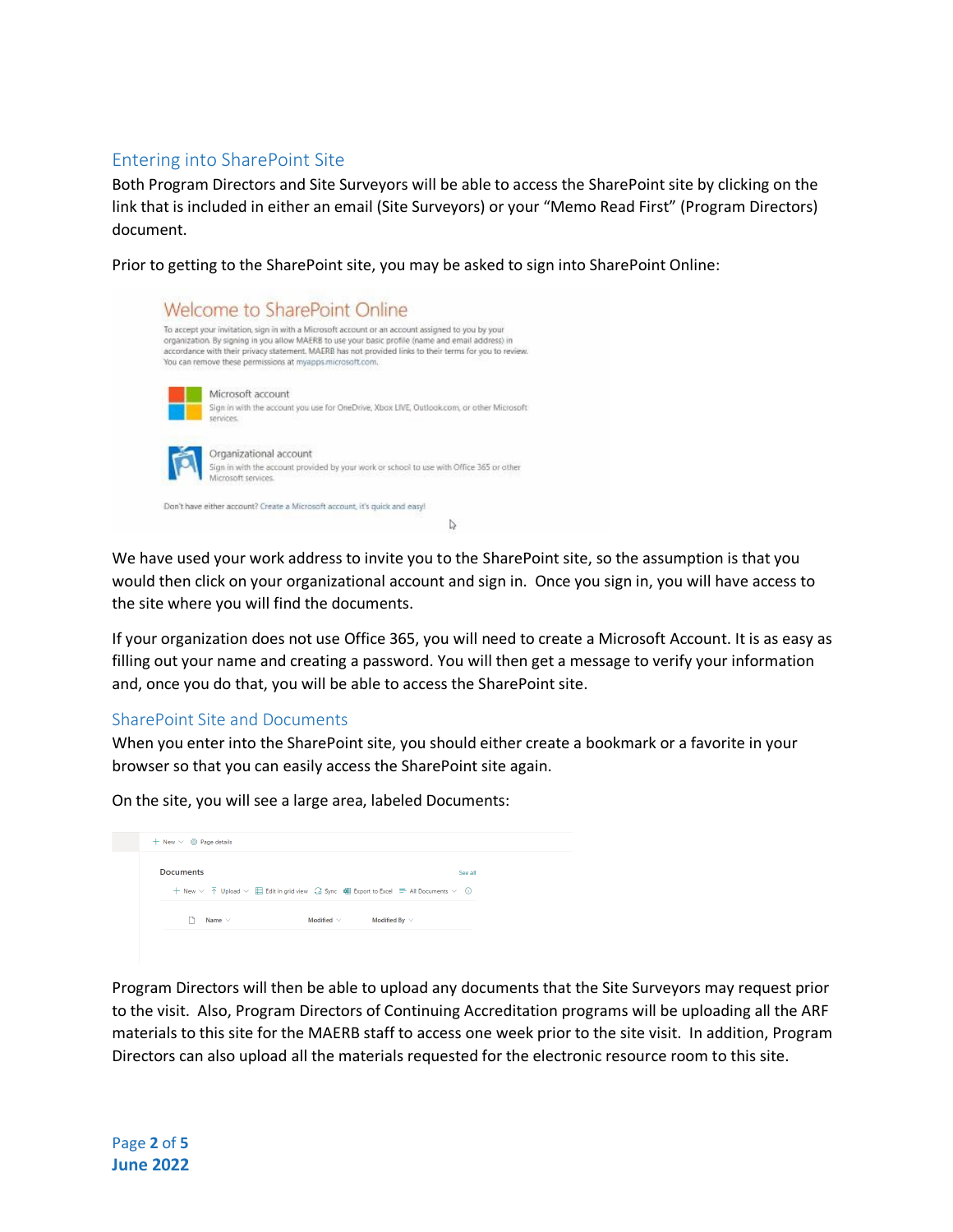Program Directors should upload each folder individually. If you want to use the SharePoint site for your electronic resource room, you will have four folders titled accordingly:

- ARF (NOT FOR INITIAL ACCREDITATION PROGRAMS)
- CrseRec
- SupDoc
- UpdtdMat

If you are planning to use your institutional platform for the Course Records, Supplementary Documents, and Updated Materials, you will only include the ARF material on the SharePoint. It will probably be easier for you move the folders to your desktop for the transfer.

To upload the folders, you can just drag and drop, but if you have too much material or use a browser other than Chrome, that might not be as effective as using the "Upload" function. To use the "Upload" function, you would click on Upload, and it will then ask you if you want to upload a File or Folder.

| <b>Documents</b> |                 |                                                                                                                                          |                 |  |                    |  | See all |
|------------------|-----------------|------------------------------------------------------------------------------------------------------------------------------------------|-----------------|--|--------------------|--|---------|
|                  |                 | + New $\vee$ ↑ Upload $\vee$ $\boxplus$ Edit in grid view $\mathbb G$ Sync $\mathbb H$ Export to Excel $\implies$ All Documents $\vee$ ① |                 |  |                    |  |         |
|                  | Files<br>Folder |                                                                                                                                          | Modified $\vee$ |  | Modified By $\vee$ |  |         |
|                  |                 |                                                                                                                                          |                 |  |                    |  |         |

You should click on Folder and then browse on your desktop for the appropriate folder. You will a question reaffirming the Upload, and you can click on Upload again.

| College                                                                    |          |
|----------------------------------------------------------------------------|----------|
| Upload 62 files to this site?                                              | he Chron |
| This will upload all files from "ARF". Only do this if you trust the site. |          |
| <b>Upload</b><br>Cancel                                                    |          |

Then, depending upon the size of the folder and the number of documents, you will see the system uploading it. There is sometimes a need for patience, as browsers do not like to rush.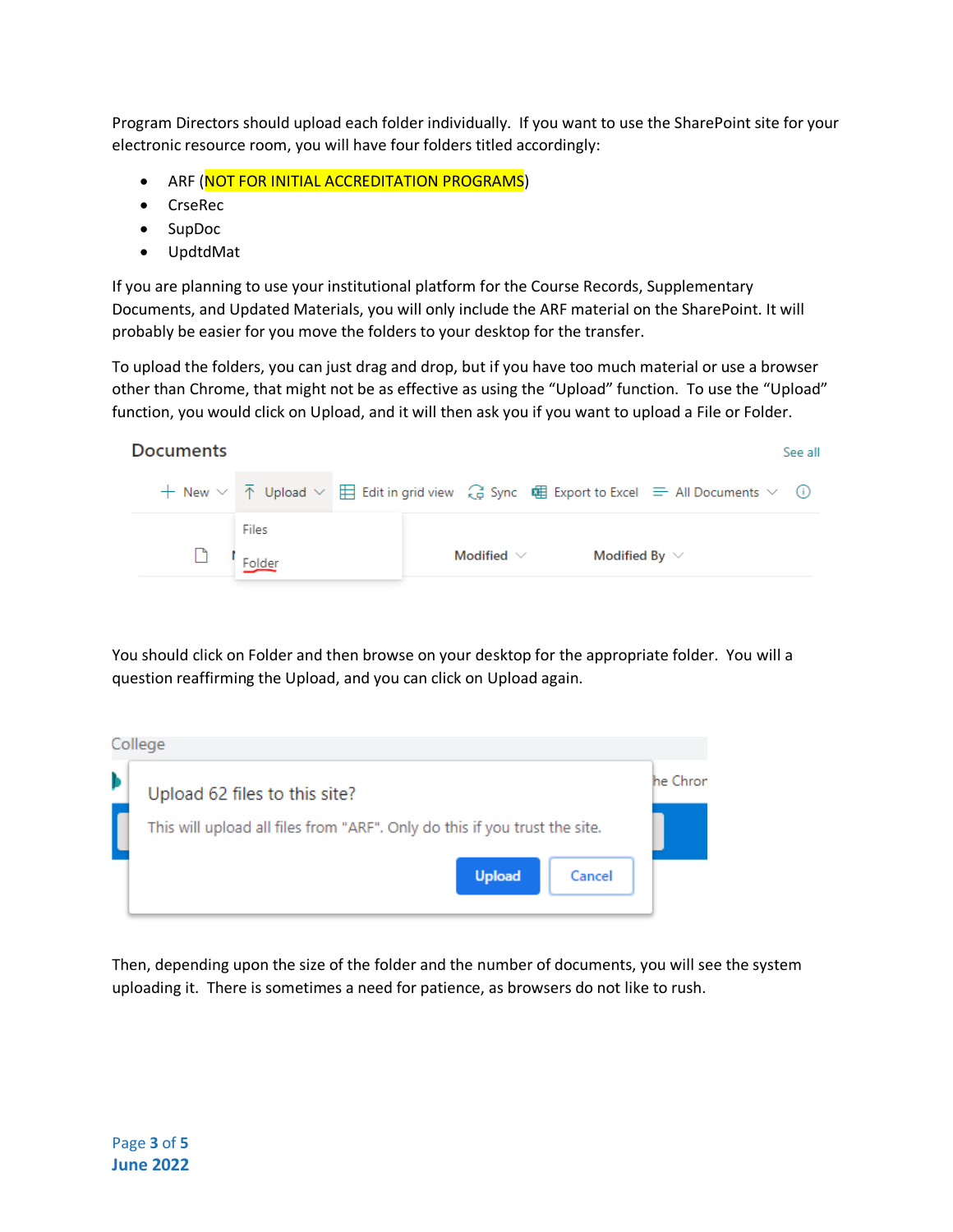| <b>Documents</b> |                   | See a                                                                                                                                                                                        |
|------------------|-------------------|----------------------------------------------------------------------------------------------------------------------------------------------------------------------------------------------|
|                  |                   | + New $\vee$ $\bar{\uparrow}$ Upload $\vee$ $\bar{\boxplus}$ Edit in grid view $\hat{\mathbb{G}}$ Sync $\bar{\boxplus}$ Export to Excel $\hat{\mathbb{Q}}$ Uploading 67 items $\equiv \iota$ |
| Name $\vee$      | Modified $\vee$   | Modified By $\vee$                                                                                                                                                                           |
| ARF              | A few seconds ago | Sarah Marino                                                                                                                                                                                 |
|                  |                   |                                                                                                                                                                                              |

If Program Directors also want to use the SharePoint site for their Electronic Resource Room, they will then repeat the process for all the folders. When the process is completed, the tab can be closed. The MAERB staff will access the ARF materials one week prior to the Site Visit. It is possible that Site Surveyors will ask Program Directors for additional material prior to or during the site visit. In that situation, Program Directors should use the Sharepoint site to post the additional material so that you can avoid email and circulating documents. Program Directors and Surveyors will consider the timing for any additional materials requested prior to the site visit.

If Program Directors want to use it to provide the electronic resources, outlined in the handout "ARF Raw Data Submission and On-Site Electronic Documents" required for the site visit, those materials are due when the site visit starts. If alerts are created (see section below), Site Surveyors and Program Directors will be automatically informed about any updates.

In addition to folders, you can easily upload individual documents, dropping and dragging them appropriately. The Surveyors will be automatically notified when that is completed through a process of creating alerts.

## Creating alerts

Program Directors and Site Surveyors can create alerts so that you know when new documents have been added to the site, which can be a very helpful service. To do so, you will need to click on the "See all" that is on the upper right of the document pane.



After you do so, you will see an expanded list of items and then an ellipses (series of three periods).